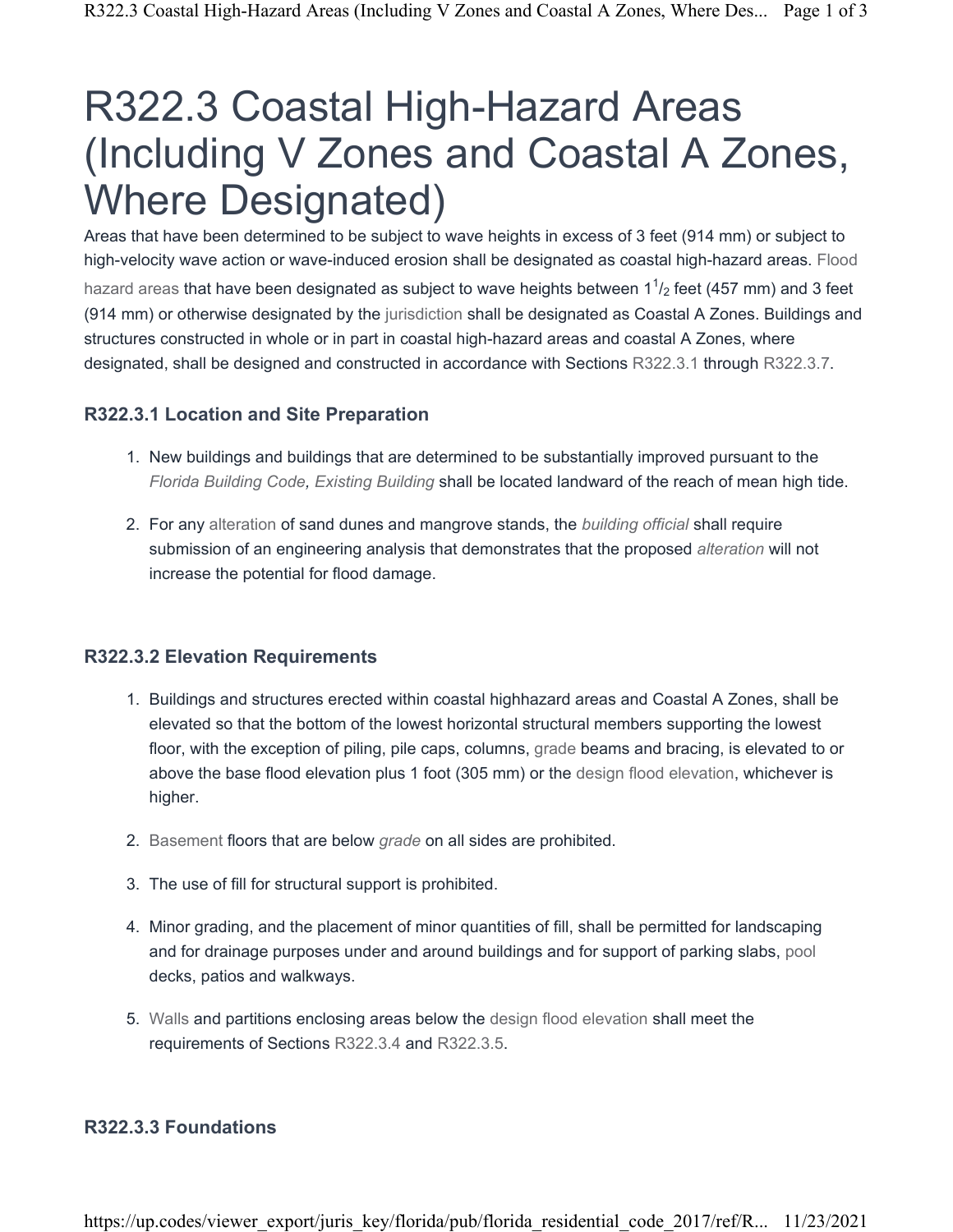Buildings and structures erected in coastal high-hazard areas and Coastal A Zones shall be supported on pilings or columns and shall be adequately anchored to such pilings or columns. The space below the elevated building shall be either free of obstruction or, if enclosed with walls, the walls shall meet the requirements of Section R322.3.4. Pilings shall have adequate soil penetrations to resist the combined wave and wind loads (lateral and uplift). Water-loading values used shall be those associated with the design flood. Wind-loading values shall be those required by this code. Pile embedment shall include consideration of decreased resistance capacity caused by scour of soil strata surrounding the piling. Pile systems design and installation shall be certified in accordance with Section R322.3.6. Spread footing, mat, raft or other foundations that support columns shall not be permitted where soil investigations that are required in accordance with Section R401.4 indicate that soil material under the spread footing, mat, raft or other foundation is subject to scour or erosion from wave-velocity flow conditions. If permitted, spread footing, mat, raft or other foundations that support columns shall be designed in accordance with ASCE 24. Slabs, pools, pool decks and walkways shall be located and constructed to be structurally independent of buildings and structures and their foundations to prevent transfer of flood loads to the buildings and structures during conditions of flooding, scour or erosion from wave-velocity flow conditions, unless the buildings and structures and their foundations are designed to resist the additional flood load.

**Exception:** In Coastal A Zones, stem wall foundations supporting a floor system above and backfilled with soil or gravel to the underside of the floor system shall be permitted provided the foundations are designed to account for wave action, debris impact, erosion and local scour. Where soils are susceptible to erosion and local scour, stem wall foundations shall have deep footings to account for the loss of soil.

#### **R322.3.3.1 Pools**

Pools in coastal high-hazard areas shall be designed and constructed in conformance with ASCE 24.

## **R322.3.4 Walls Below Design Flood Elevation**

Walls and partitions are permitted below the elevated floor, provided that such walls and partitions are not part of the structural support of the building or structure and:

- 1. Electrical, mechanical and plumbing system components are not to be mounted on or penetrate through walls that are designed to break away under flood loads; and
- 2. Are constructed with insect screening or open lattice; or
- 3. Are designed to break away or collapse without causing collapse, displacement or other structural damage to the elevated portion of the building or supporting foundation system. Such walls, framing and connections shall have a resistance of not less than 10 (479 Pa) and no more than 20 pounds per square foot (958 Pa) as determined using allowable stress design; or
- 4. Where wind loading values of this code exceed 20 pounds per square foot (958 Pa), as determined using allowable stress design, the *construction documents* shall include documentation prepared and sealed by a registered *design professional* that: